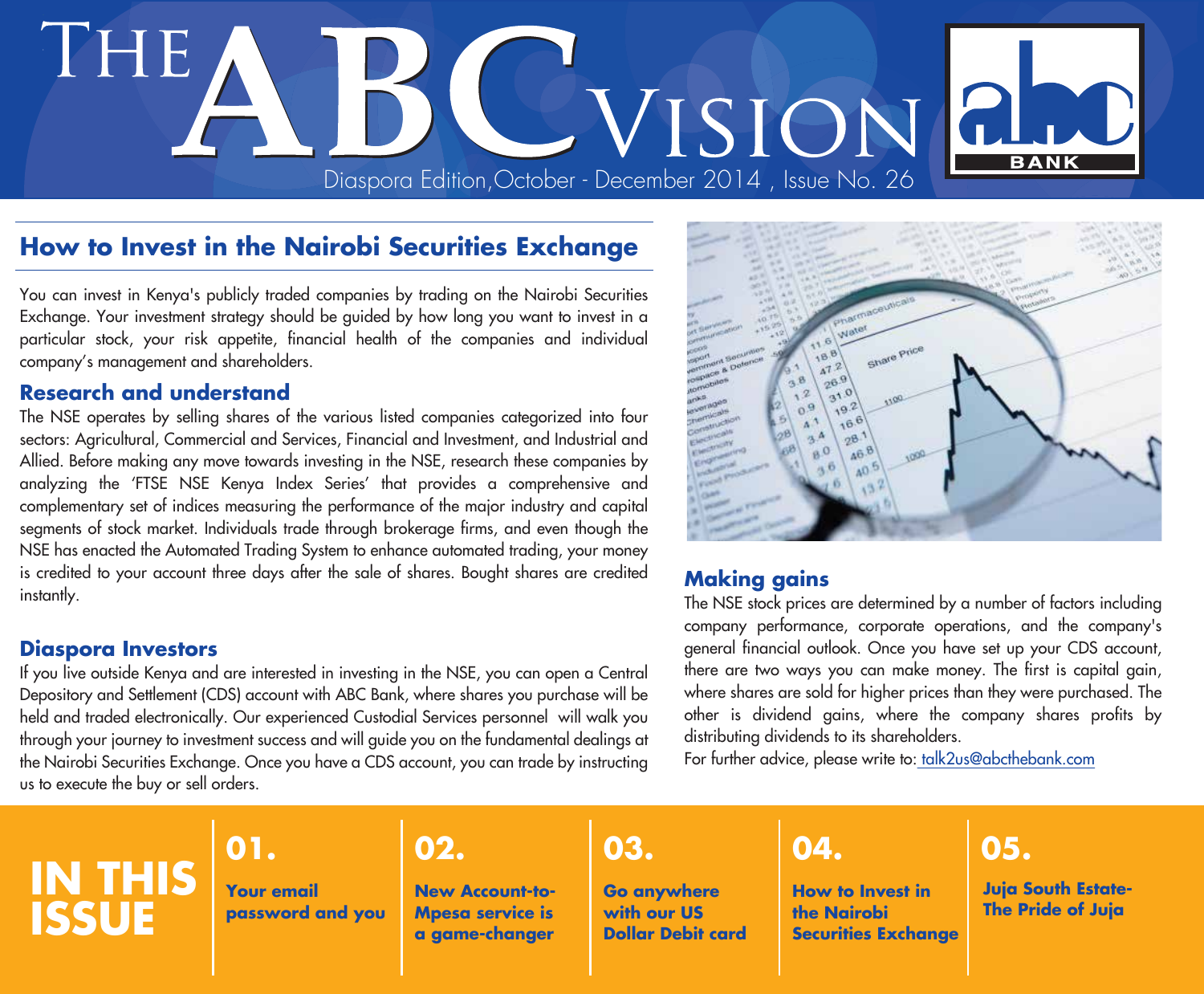## **GMD's Statement COMP's Statement**



## **Greetings to you esteemed ABC Bank customers!**



As your banking needs continue to evolve, we remain committed to continuously developing products and services that suit you and your lifestyle. Over this past quarter, we launched a revolutionary product designed with you in mind. The B2C (Bank or Business to Customer) service enables you to transfer funds from your ABC Bank account to any Mpesa account using our upgraded Internet Banking platform,

no matter where you are. This is in addition to our bouquet of 'More Ways to Bank', our alternative banking channel products- Internet Banking, Agent Banking, ABC MasterCard and ABC Bank USD Debit card.

We believe that the B2C funds transfer solution will make it much more convenient for you to transact anytime, anywhere. We will soon launch a multi-currency card that will be an ideal travel companion. It will allow you to transact in many countries in any currency without incurring related conversion costs.

I encourage you to take advantage of our new products and services to enjoy a unique hassle-free banking experience. You can rest assured we will not lag behind as your needs continue to evolve; we will walk with you every step of the journey to help you achieve the extra-ordinary in your personal and business aspirations.

Thank you.

Shamaz

Shamaz Savani Group Managing Director

#### **Your Internet Banking Password and you**



One common challenge customers experience with their internet banking accounts is password blockage. Mostly, password blockage will occur if you forget your password or enter it incorrectly. The system allows you a maximum of three attempts before it blocks you. This can be a great inconvenience. If it happens to you, all you need to do is write an email to talk2us@abcthebank.com requesting us to reset your password and we will do so within a maximum of 12 hours.

To safeguard your account and your funds against possible fraud, you are also advised not to give the following information to anybody:

• Email login credentials- This is because the person you give the details can impersonate you and communicate with the bank requesting for a password reset.

• Internet Banking Login credentials - the individual you give the login credentials can log in to your account and access your funds.

No bank official is permitted to request you for your log in details!

In case you access Internet Banking using public computers e.g. at a cyber cafe, you are encouraged to do the following:

- Ensure you log out of the Internet Banking platform
- Ensure you log out of your email account
- Log out of the system (computer)
- Ensure that you do not allow the computer you are using to remember any of your passwords.

It is also important to follow the general security measures for handling a password. For example:

- Do not write down or share your password.
- Create strong passwords
- Change your password regularly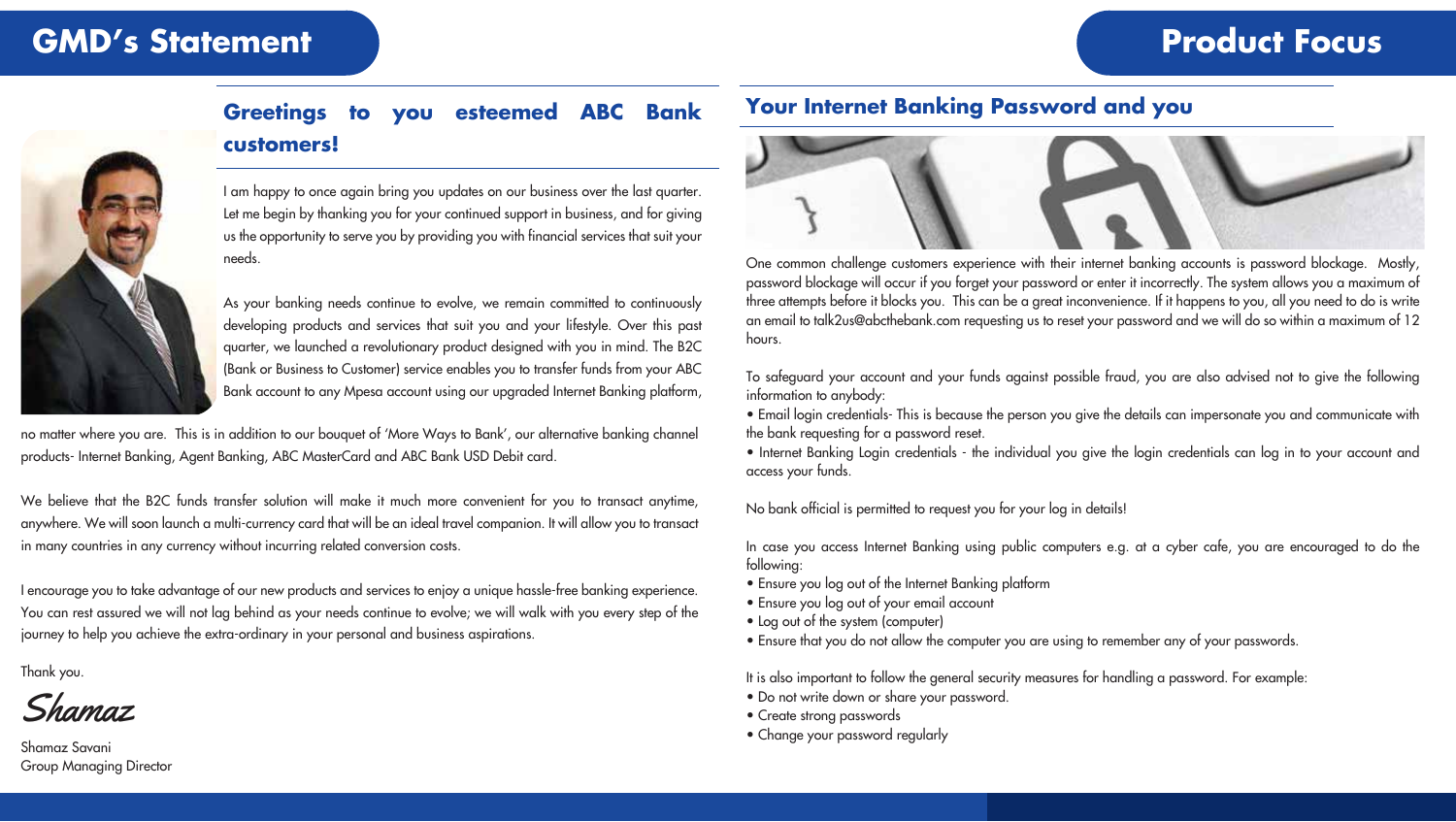# **News Highlights Product Focus**

#### **New Account-to-Mpesa service is a game-changer**

### **Travel the world with our US Dollar Debit card**



Did you know you can now transfer money from your ABC Bank account to any Mpesa account in Kenya in real time via our new revolutionary money transfer service, Account-to-Mpesa?

Customers have the option to use our internet banking web platform or the mobile application to carry out transactions. Amounts transferable are dependent on M-Pesa transaction and daily limits set by the host network.

To enjoy this service, all you need to have is an account with ABC Bank and be registered on our Internet Banking service.

This service gives you extra convenience and peace of mind; you can use it to make payments to your suppliers or service providers, or to send funds to your family back home from anywhere in the world at anytime.

We have also introduced a mobile app through which you can access our Internet Banking platform on your phone. It is currently available on the Android operating system, and we plan to have it on iOS as well.

We encourage you to download it from Google Play free of charge and enjoy stress-free banking.



# ABC BANK US DOLLAR **DEBIT CARD**

For further advice, please write to us on talk2us@abcthebank.com

Our international USD MasterCard debit card is ideal for your business and leisure travel needs.

The ABC Bank USD debit card is connected to your ABC Bank account and supported by the MasterCard network, making it easier to make payment and withdrawal transactions in hundreds of countries. The card is EMV compliant and is applicable to ATM and Point of Sale (POS) transactions.

Using the dollar MasterCard gives you the protection against the inherent risk of carrying cash. Even if you lost your card your funds would still be safe. Transactions made using the card are completed on a real time basis since most countries use up-to-date processing terminals.

The introduction of this revolutionary payments solution is part of our strategy to provide our customers in the Diaspora with a wonderful banking experience that suits lifestyles regardless of geographic location.

Watch out for our soon-to-be-launched multi-currency card, which will allow you to transact in EUR, GBP and USD!



The Management and Staff of ABC Bank Group wish you a happy Mashujaa Day. Kindly note that we shall remain closed on Monday October 20th, 2014 for the Mashujaa Day celebrations. However, our ATM, Internet Banking and Money Transfer services will be available the whole day. Normal business operations will resume on Tuesday 21st October, 2014 at 8:30am.

We do apologise for any inconveniences caused as a result of the closure.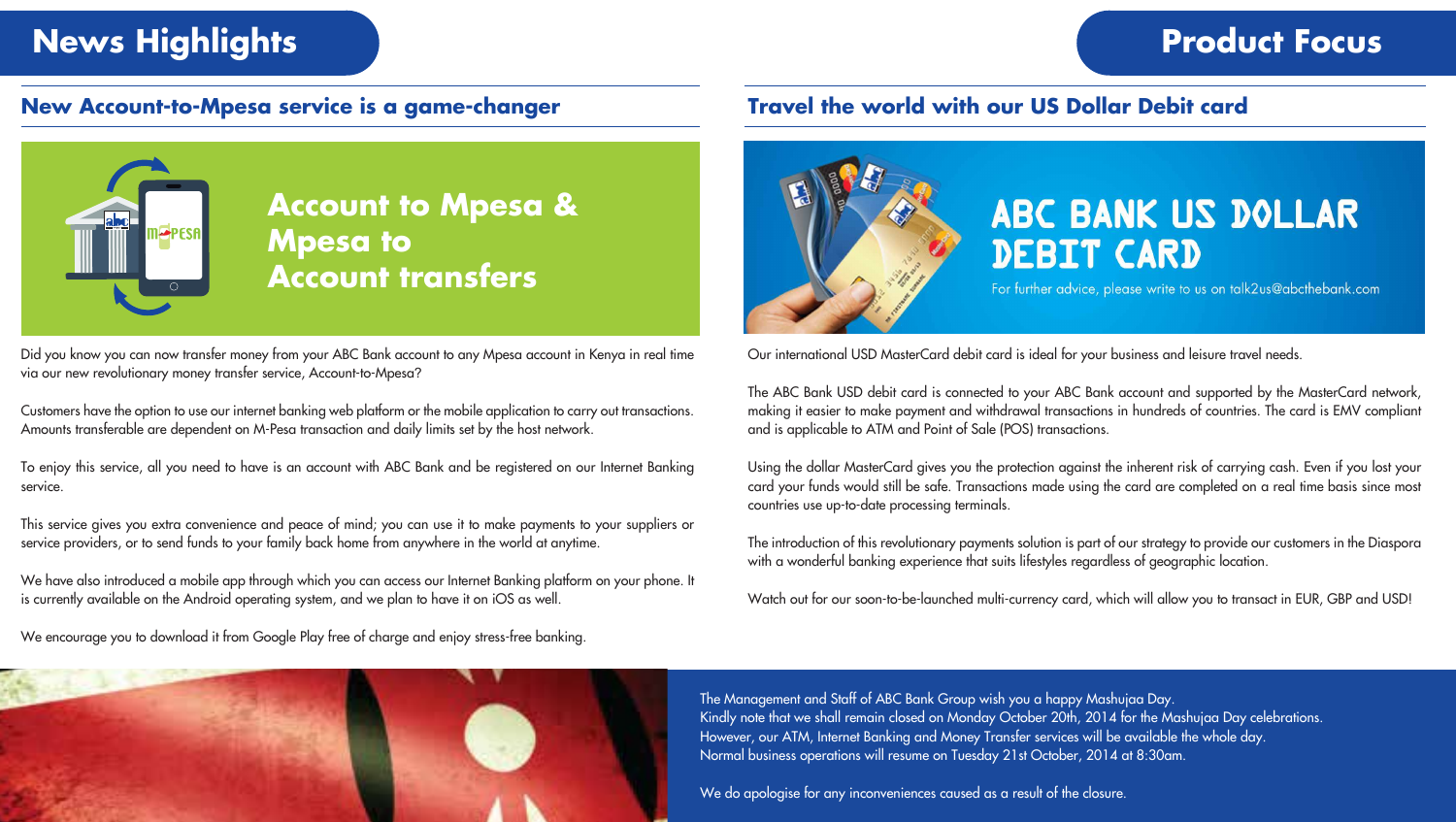### **Invest in NIC Bank rights issue**

Kenyan commercial lender NIC Bank is seeking to raise money to support its growth plan to add more branches in Kenya and the region. It received the approval of Capital Markets Authority (CMA) last month allowing it to issue and list an additional 42,663,040 ordinary shares.

The bank expects to raise Sh2.1 billion in the Rights Issue that will open on October 23 and close on November 17. Rights are renounceable, which means that eligible shareholders who do not wish to take up all or part of their new shares may choose to abandon, sell, or transfer their rights to a third party. If you are not an NIC shareholder yet, you can buy the rights when they begin trading on the NSE.

To take advantage of this great opportunity, you can open a CDS account with us today and get qualified expert advise. If you are already an NIC shareholder, you can pay through ABC Bank and send us your PAL (Provisional Allotment Letter)- a temporary document of title by which new shares are offered to shareholders in a rights issue. The PAL shows each shareholder's entitlement to the new shares, and can be traded in nil paid or fully paid form. For further advice, please write to us on talk2us@abcthebank.com

#### **Juja South Estate- The Pride of Juja**



# *Deposit USD For Free!*

We are glad to announce that the bank has waived cash handling charges on all dollar cash deposits. However, all dollar cash withdrawals of USD 500 and above will attract a charge of 0.5% cash handling fee per transaction.

## *Thank you for your continued business support!*

The estate is a gated community complex that sits on a 30 acre piece of land situated approximately half way between Nairobi and Thika town. Sitting on an eighth of an acre, each unit has a spacious servant quarter (DSQ) and a state-of-the-art environmentally friendly waste management system (bio-digester) that automatically cleans black water from toilets and grey water from kitchens and bathrooms, which eventually enters the groundwater.

The location provides a wide panoramic view across the expansive plain stretch of land overlooking the Kilimambogo Hills on the East and Ngong Hills at a distance on the West. This offers a spectacular view of sunrise and a breathtaking sun downer. You can also see Mt. Kenya in the early morning or late evening when the skies are clear. The environment is simply serene and welcoming, away from the hustle and bustle of the city, and enjoys a soothing fresh air breeze all day, ideal for both working and relaxation. The estate is easily accessible via the Eastern bypass from Mombasa Road and JKIA, as well as the Thika Super Highway from both Nairobi and Thika town.

The estate is uniquely the first major development to come up in the neighbourhood and can rightly be credited for opening up the area to other developers. Since construction work began, other commercial and individual developers have started constructing their own properties in the area.